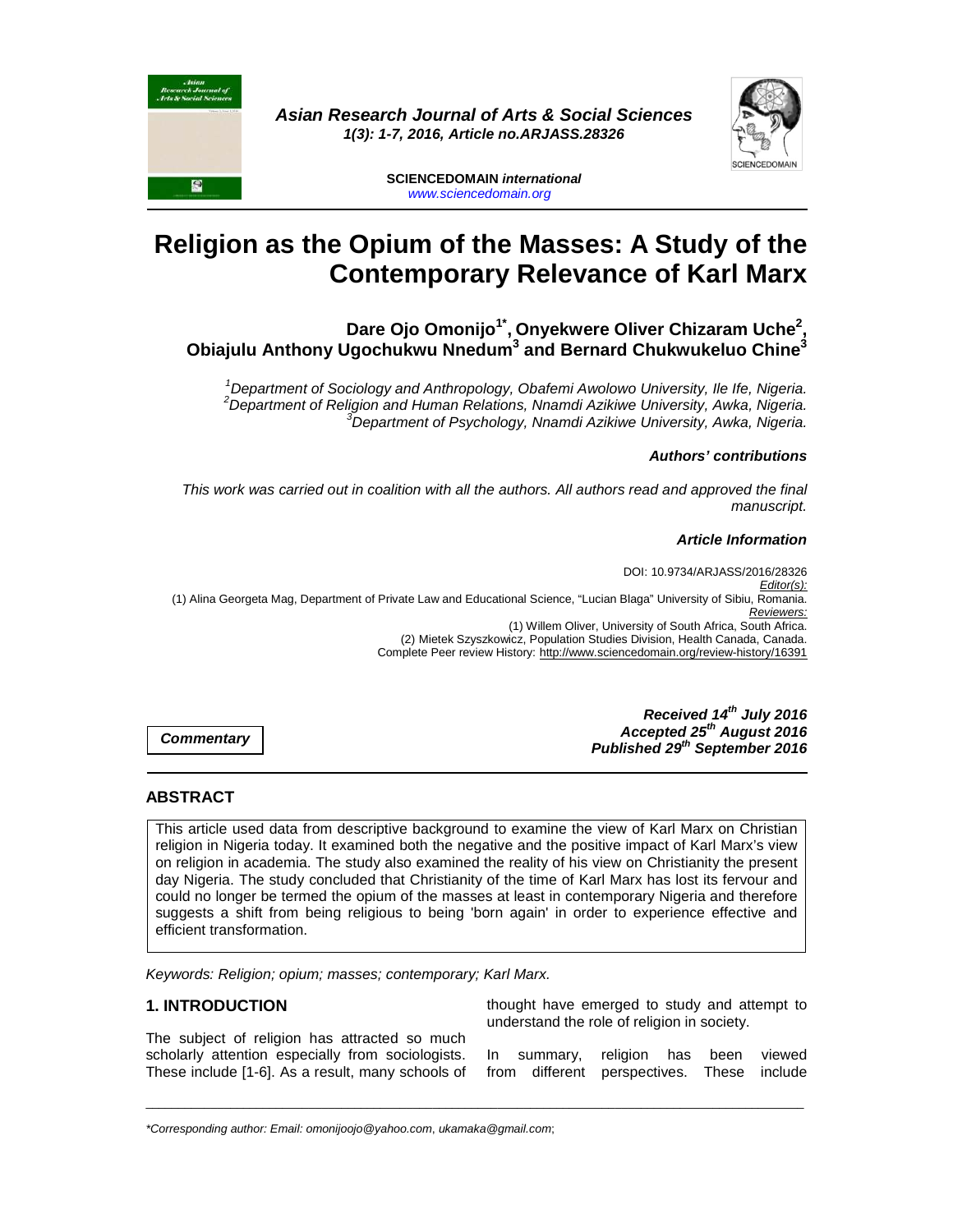functionalism, [7-9] and conflict theory of Karl Marx. In the process, such issues as protestant ethics and the spirit of capitalism in Western Europe came to the fore: Significantly, Karl Marx in a seminal work drew the attention of the whole world of the exploitation and the dehumanization of the masses (proletariat) by the ruling class which he referred to as the bourgeoisies [10]. Thus, this paper focuses on Karl Marx and the implications of his thought about religion on contemporary Nigeria.

Marx argues that the teachings of Christianity and its emphasis on heaven as a reward for godliness while on earth is only a ploy by the ruling class to manipulate the masses into docility. The promise of heaven if they remain obedient is to stop the masses from revolting against them? Thus, he describes religion as opium of the people.

Opium use to calm human beings and also make them subservient and submissive even in the face of oppression. Lenin, a close associate of Marx described this as a ''spiritual gin''–an intoxicant administered to the masses by the ruling class to ensure their perpetual subjugation and oppression Lee [11]. Lenin contends that this mystical fog was created by the ruling class to ensure that it does not get overthrown by the masses.

These are brilliant ideas which attempt to explain the reality of exploitation in capitalist societies of the past. The challenge of this paper is borne out the fact that the relevance of Karl Marx to contemporary Nigeria has not been sufficiently explored in academic literatures. Though [12] attempted to critically evaluate his idea the connection of Marx work with Christianity in the present day Nigeria was ignored. The present study examines the gap in knowledge bearing in mind that Nigeria is a highly religious country with the largest church auditorium worldwide [13]. Besides, Christians in Nigeria is slightly above 50% of the population [14,15]. Nonetheless, there is so much religiosity without the accompanying spirituality. This is in agreement with the views of Alalibo cited by [16] who refers to the moral decay, corruption, and assorted vices perpetuated by Nigerians and it goes to justify the ranking of Nigeria as a corrupt nation worldwide [17].

This paper proceeds in the following order: Introduction, literature review, summary and concluding remarks.

#### **2. KARL MARX: A BRIEF HISTORY**

To put the discussion on Karl Marx in its right perspective, an understanding of his life history is a necessary starting point. His biography becomes a plausible tool of exploration. Therefore, most of the information in this section was obtained from the [17] and paraphrased accordingly.

Karl Marx was born on the  $6<sup>th</sup>$  of May 1818 in Germany. He was originally of Jewish parentage but later converted to Protestantism in 1824 so that he could avoid anti-Semitic laws and its consequent persecutions. His early experiences in life made him to reject religion and become an atheist. Marx read law and philosophy to a doctorate level at the University of Berlin in 1841. In the course of his academic career, he made an important contact which changed his life and that was with Geog Wilhelm Friedrich von Hogel. This marked a turning point in his academic work because together with him and other brilliant minds he started to think of socio economic political theories.

After graduation, he went into journalism and subsequently became an editor of the liberal (open to new ideas) Cologne newspaper. Due to his radicalism, he suffered various forms of persecution and denials. For example, his paper was banned by the Berlin government; he was also expelled from France in 1845 at the instigation of the Prussian government. This forced him to return to Brussels where he founded the German workers party. He was at the same time a member of the communist league in Brussels and this forced him to go back to Cologne. Once again, he was further expelled from France because of his radicalism. Though he moved and settled in England, Britain denied him citizenship and thus he lived there as a stateless exile. Between August 1852 and March 1862 he was the correspondent of the New York Daily Tribune and he contributed a total of 355 articles. He was a prolific writer and two of his most famous books are:

- Communist Manifesto;
- Das capital;

The ideals, philosophy, thoughts and writings of Karl Marx eventually led to Marxism. The social, economic and political theory which emanated from his writings were responsible for the academic explosion across the globe. He became a world figure when, based on his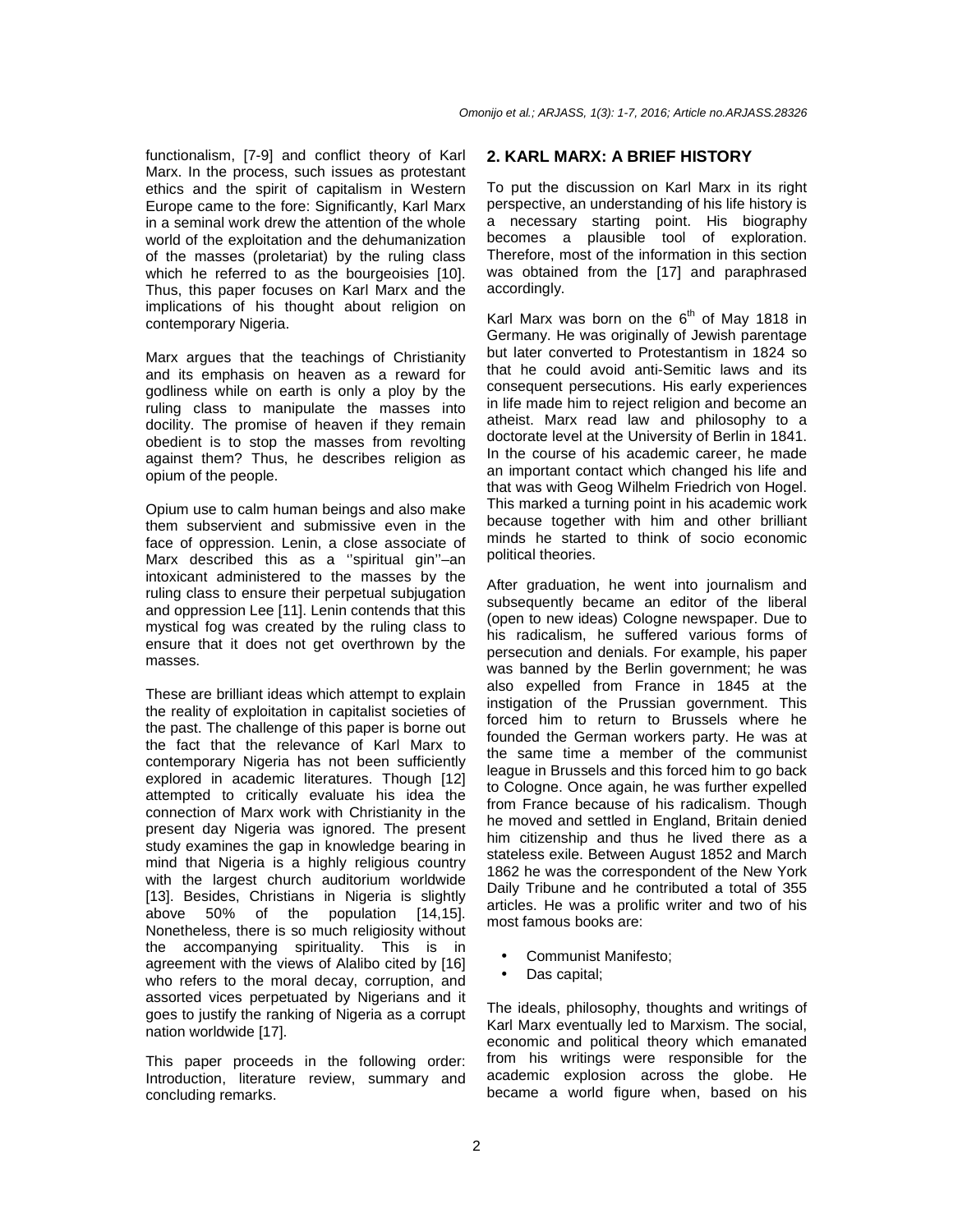philosophy, the masses organized the Russian revolution (1917-21) when the commoners overthrew the government which had lasted three hundred years in a re volt led by Vladimir Lenin an avid and long life follower of Karl Marx. Such was the strength and academic appeal of Marxism that many other theories have emanated from it. One of such was the dependency theory of [18-20]. Other writers include [21] and who all based their writings on Marxism. Karl Marx envisioned a society that is classless. His view of society was that of the rule of the proletariat (commoners). It fore saw a society in which the bourgeoisies or upper class will be subordinated to the commoners, it was also a society where the means of production (Land in particular) will be communally owned. With this, a classless society will be ushered in.

Marxism has been criticized as historically inaccurate, scientifically weak and logically inaccurate. The message of Karl Marx of an earthly paradise (classless society) has provided millions with hope and a new meaning of life. One therefore agrees the Austrian economist Joseph A. Schumpter that ''Marxism is religion'' and Marx is its prophet [17].

According to [18] Karl Marx was a hugely influential revolutionary thinker and a philosopher. He championed the cause of the downtrodden and oppressed but did not live long enough to see his ideals come to fruition.

## **3. THE POSITION OF KARL MARX ON RELIGION**

In the society of Karl Marx time, he felt touched by the extreme inequality, oppression, human degradation exploitation, enslavement and deep suffering of the masses. Thus, he started studying alienation which eventually led him to study religion especially Christianity. Marx believed that Christian doctrines of obedience to authority, gentility, humility and other related issues were manipulations by the upper class or the bourgeois to keep the masses perpetually subservient. Thus, he believed that religion was an instrument to dominate the masses and therefore opium of the masses. He condemned the view implicit in religious teachings that anyone who engages in riot such as rebellion, open confrontation and strife is not fit for God's kingdom. He likened the adherence to Christian teachings to the drinking of opium.

Karl Marx also extends his thought and worries to capitalism. Capitalism according to Marx is the economic system based on the private ownership of the means of production and it is a system driven by the profit motive. This system otherwise known as free enterprise explains that profit is only made by the investment of labour. Profit is only made when the masses who offer their labour are paid below the value of their contributions. This according to him amounts to exploitation. Capitalism is contemptuous of government intervention in the economy but encourages the intervention of the forces of demand and supply to fix prices. As a result Marx as cited by [19] argued that religion is the moan of the oppressed creature, the heart of a heartless world, the sense of senseless conditions. It is the opium of the people. In summary Marx believed that the ruling class only subjugates the masses while using religion as a subterfuge.

## **4. MARX THEORY OF RELIGION: CRITIQUE**

Marx's idea has received reaction that are sharply divided and sometimes diametrically opposed. Though the force and sheer strength of its arguments are so powerful that it triggered off the Russian Revolution yet, it has been hotly debated and seriously condemned among some scholars worldwide. For instance, while [20] contend that it is very difficult to understand the work of Marx. The above viewpoints also corroborate [21] who argues that his work has been greatly misunderstood and interpreted. The term Marxism according to him does not make any meaning to some persons.

However, [11] submits that Marx work on religion is a sound academic material from all spheres of human discipline. But [22] appreciates the fact that though Marx felt for the downtrodden, yet he lost sight of the fact that religion is not what Man can fully comprehend. No matter how Man felt for the oppressed he does not have the power to save them from oppression. Lauer further maintains that Marx was not entirely against God or neither was he out to get rid of God. He was only out to free man from himself and from enslavement to religion which is a creation of man ''it is not God but belief in God which must go" (p. 54). Another line of criticism is that Marx failed to realise that the attitude of worshippers and ministers of God might run contrary to the dictates of Christianity as reflected in the oppression of the masses by the oneness of the means of production and the political class who claim to be religious. Karl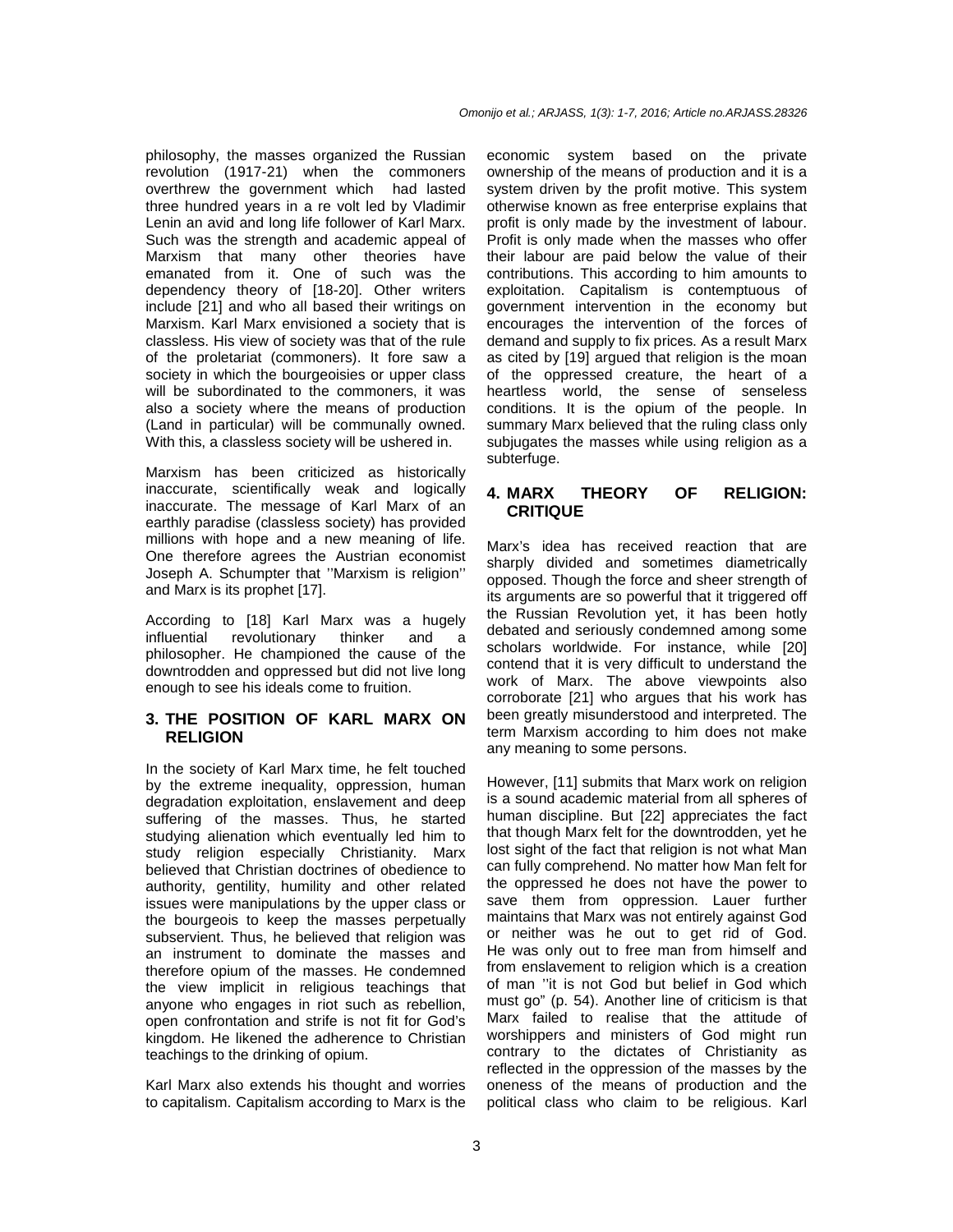Marx has also come under a severe and a sustained attack by some Christian adherents [23]. The major undoing of Marx and his protégés therefore is the persecution of the Christian faith. We consider this flaw as a great mistake because no one attacks God and go scot free, except if the mercy of God is extended to such an individual. However, this view could be exposed to intense debate in the academia. Some scholars may be in support while others may speak against it. However, it arose from the point of reasoning of the authors of this paper in line with Christian religion.

In spite of all these, Marx and Marxism have carved a niche for itself in academic discourse generally. His ideas have led to the emergence of eminent scholars are great thinkers and prolific writers in their own rights worldwide. Some of them include but certainly not limited to [24-38]. In Nigeria, scholars of Marxist extraction pervade the literature [39-43], with a great influence on the nation's higher education system.

## **5. KARL MARX AND CHRISTIAN RELIGION**

At the time of Karl Marx, Christianity was the religion of the western world which only got to other parts of the world through the instrumentality of colonialism. Then, it could be said that Christianity was in its pure form. The lives of early Christian missionaries showcased all the virtues as stated in the Bible. However, Marx felt that those teachings were only placatory designed by the ruling class not only to calm frayed nerves but to perpetually subjugate the masses. With the passage of time and transfer to different environments the ideal teachings of Christianity was watered down. The reality is that there is so much of what could be described as religiosity or superficial Christianity to the detriment of the real teachings of Christ. Thus, in the present day, Christianity from all conceivable evidences appears to have lost its fervour.

# **6. AN EVALUATION OF MARX THEORY OF CHRISTIANITY: RELIGION AND CONTEMPORARY NIGERIA**

According to [13] Christians account for 50.8% of the Nigerian population. This translates to the fact that Christianity has a significantly strong presence in Nigeria. Yet, vices such as violence, jealousy, envy, corruption, abortion, prostitution, stealing, child trafficking, kidnapping, adultery, fornication, hatred, 'academic terrorism', wickedness, exploitation and victimization, greed, perversion of justice and many others are still very visible. Given this, [44] maintains that the greatest scourge facing Nigeria is not HIV/AIDS or other forms of challenges but hypocrisy fuelled by ignorance. Majority of those who are confessing Christianity don't seem to know what it takes to be Christians, hence, their inability to demonstrate Godly virtues that would have led Nigeria to greatness.

Marx maintained in his time that Christians were heavenly conscious and their desire to enter the kingdom of God after death was so strong to warrant his description of religion as the opium of the masses and it prevented the proletariats from revolting against the bourgeois.

Dwelling on Marx, Christians were enduring victimization, oppression, exploitation and other forms of injustice because heaven was their target. Also, they were avoiding fornication, revolting against any constituted authority, involving in the embezzlement of public fund, divorcing their spouses, engaging in fornication or adultery, hatred and other vices which are regarded as sins because they cherished eternity.

The above mentioned atrocities are not only prevalent among Christians in contemporary Nigeria [44]; they are now regarded as the normal ways of life. Thus, any pastor who preaches against these sinful ways of life becomes the enemy of many Christians and his Church will be deserted for Churches that provide comfort zones for sins and iniquities. This shows that the quest for eternity in the time of Marx has been replaced with worldliness in contemporary Nigeria.

Karl Marx's period was associated with medieval era and there was a strong spirit of conformity to the dictates of the Church. But In contemporary times that is characterized by enlightenments, the spirit of conformity seems to have been replaced with disobedience.

It is upon this background that the idea of Karl Marx on religion in contemporary Nigeria is highly debatable. This finds an easy explanation for the following reasons.

Relevant literatures are replete with protest, rancour, anarchy and leadership tussles in many Christian institutions [45-47] across Nigeria.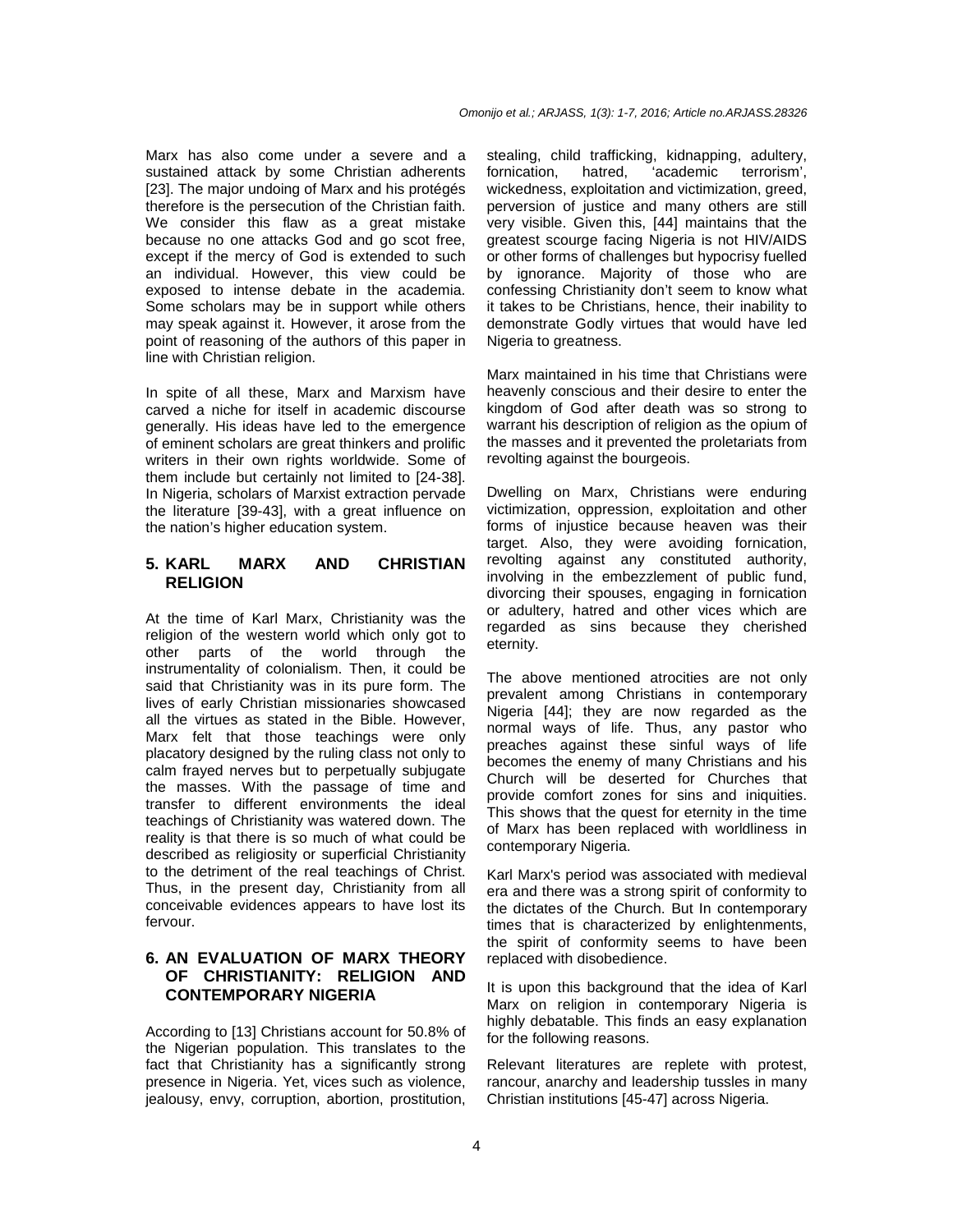Some situations in some Churches have degenerated to: litigations in the courts of law [48,49], death of many Christians [50,51] and brake away for the establishment of Churches by the aggrieved Christians [52,53].

Moreover, the mode of operation of business transaction of many Christian organisations is not different from the capitalists. In fact, some are worse than many capitalists in the present day Nigeria. Before any wise person can adequately engage in any business transaction with a Christian or a pastor in Nigeria today, he or she must think twice, otherwise, he or she may regret the idea.

In other words, the emphasis has been shifted from eternity to materialism or prosperity [54,55]. Although prosperity is the plan of God for Christians [56], but when prosperity is sought for to the detriment of holiness and righteousness, as evident in many Nigerian Churches today, it becomes an issue of concern and a major problem to national development [56-60].

## **7. CONCLUDING REMARKS**

In this article the relevance of the philosophy and thought of Karl Marx on Christianity in Nigeria. The paper argues that religion as opium of the people is no longer wholly applicable to many Nigerians. This is in the light of corruption, nepotism, strife, and different degrees of intolerance which have found their way into the Church in contemporary times. To worsen the situation, the yearning for eternity which is the bedrock of Christianity which the early Christians pursued rigorously has been replaced with the crave for materialism in recent times. In a nutshell, Christianity of the time of Karl Marx has lost its fervour and could no longer be termed the opium of the masses, at least in Nigeria of today.

## **COMPETING INTERESTS**

Authors have affirmed that no conflicting interests exist.

#### **REFERENCES**

- 1. Weber M. Max Weber's sociology of religious belief authored by Werner stark. Sociological Analysis. 1964;25(1):41-49.
- 2. Swanson Guy E. Religion and regime: A sociological account of the reformation. Ann Arbor, Mich.: University of Michigan Press; 1967.
- 3. Durkheim E. The rules of sociological method ed. with an introduction by Likes, S. New York: The Free Press; 1982.
- 4. Wilson B. Religion in sociological perspective. Oxford, Oxford University Press; 1982.
- 5. Pickering WSF. Durkheim's sociology of religion: Themes and theories. London, Routledge and Kegan Paul; 1984.
- 6. Winsor M. Nigeria corruption caused by Christian churches? Pastor Sunday Adelaja Blames Religious Leaders For Immoral Values. International Business Times; 2015. Available:http://www.ibtimes.com/nigeriacorruption-caused-christian-churchespastor-sunday-adelaja-blames-religious-2046170
- 7. Durkheim É. The elementary forms of religious life, translated by J. Swain. Glencoe, IL: Free Press; 1947.
- 8. O'Dea TF. The sociology of religion. Eaglewood Cliff; Prentice-Hall Inc; 1966.
- 9. Scharf RR. The Sociological study of religion. London: Hutchinson and Company Publishers; 1970.
- 10. Cline A. Who was Karl Marx? Karl Marx's Background and Biography; 2015. Available:http://atheism.about.com/od/philo sophyofreligion/a/marx\_2.htm
- 11. Uchegbue CO. A critical evaluation of Marx's theory of religion. American Journal of Social Issues & Humanities. 2011;1(2): 50-81.
- 12. Guinness Book of Record. World's Largest Church & Church Building; 2011. Available:http://www.accra24.com/p/worlds -largest-church-building.html (Accessed on January 12, 2016)
- 13. Headrick PK. Top 10 most religious countries in the world. The Countries; 2015. Available:http://www.thecountriesof.com/to p-10-most-religious-countries-in-the-world
- 14. Pasquali PK. Top 10 most religious countries in the world. The Countries; 2015.

Available:http://www.thecountriesof.com/to p-10-most-religious-countries-in-the-world/

- 15. Oludayo AO, Anyaegbunam MA, Nnedum OAU, Chine BC, Omonijo D, Oand Ohunakin F. Roles of women in national development: A study of Late Prof. Dora Nkem Akunyili. European Journal of Scientific Research. 2015;133(2):143-160.
- 16. Transparency International. Corruption Perceptions Index 2014: Results; 2014.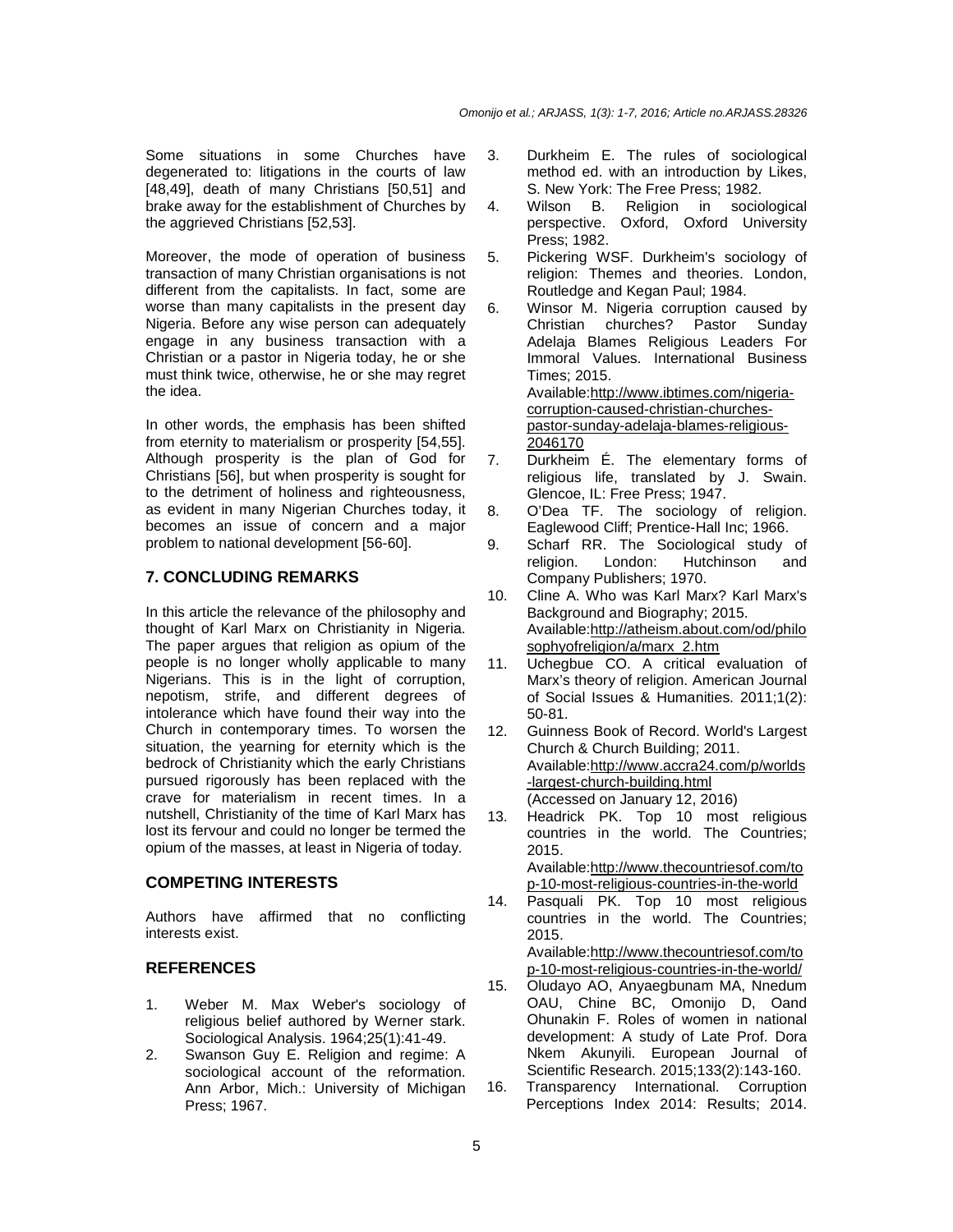Available:https://www.transparency.org/cpi 2014/results

- 17. Encyclopedia of World Biography. Karl Marx biography; 2015. Available:http://www.notablebiographies.co m/Ma-Mo/Marx-Karl.html (09/11/2015)
- 18. Frank AG. The sociology of development and underdevelopment of sociology. London: Plato Press; 1966.
- 19. Frank AG. Capitalism and underdevelopment in Latin America. New York: Monthly Review Press; 1967.
- 20. Frank AG. Latin America: Underdevelopment or Revolution. Monthly Review Press; 1969.
- 21. Rodney W. How Europe underdeveloped Africa. Free Press: Moscow; 1972.
- 22. Lauer QSJ. The Atheism of Karl Marx in Marxism and Christianity ed. by Herbert Aptheker. New York: Humanities Press; 1968.
- 23. Gardner G. The communist persecution of Christianity & religion. Opposing Views; 2015. Available:http://people.opposingviews.com /communist-persecution-christianity-

religion-4328.html

- 24. Macmurrary J. The early development of Marx's thought in Christianity and the social revolution, ed. by John Lewis, Karl Polany, Dorald K. Kitchin. London: Victor Gollentz Limited; 1935.
- 25. Lenin VI. Imperialism: The highest stage of capitalism. New York; NY: International Publishers; 1939.
- 26. Lenin VI. On imperialism and imperialists. Moscow: Progress Publishers; 1977.
- 27. Fanon F. The wretched of the earth. United Kingdom: Macgibbon and Kee; 1965.
- 28. Fanon F. Black Skin, White Mask. New York: Grove Press; 1967.
- 29. Avineri S, ed. Karl Marx on colonialism and modernization: His despatches and other writings on China, India, Mexico, The Middle east and North Africa. New York: Doubleday; 1968.
- 30. Dos Santos T. The structure of dependence. In Kan KT, Donald C, Hodges (eds.). Reading in U.S. Imperialism. Boston: Expanding Horizons; 1971.
- 31. Galtung J. Structural theory of imperialism. The African Review. 1972;1(4):93-138.
- 32. Palma G. Dependency: A formal theory of underdevelopment or a methodology for the analysis of a concrete situation of underdevelopment. World Development. 1978;6:881- 924.
- 33. Amin S. Underdevelopment and dependence in black Africa: Historical origin. Journal of Peace Research. 1971;2: 81-117.
- 34. Amin S. Unequal development: An essay on the social formations of peripheral capitalism. New York: Monthly Review Press; 1976.
- 35. Wayne J. Colonialism and underdevelopment in Kigoma Region, Tanzania: A social structural view. Canadian Review of Sociology and Anthropology. 1975;12(3): 316-332
- 36. Cardoso FH, Faletto E. Dependency and development in Latin América. University of California Press; 1979.
- 37. Evan PB. Dependency development: The alliance of multinational, state and local capital in Brazil. Princeton: NJ; Princeton University Press; 1979.
- 38. Warren B. Imperialism: Pioneer of capitalism. London: NIB & Verso; 1980.
- 39. Chinweizu. The West and the Rest of Us. Enugu: Nok Publishers; 1978.
- 40. Odekunle F. Proceedings of National Seminar on Indiscipline and Corruption and their Effects on the Nigerian Society and Economy, Zaria: ABU; 1983.
- 41. Nzimiro J. The structural causes of indiscipline and corruption in Nigeria. In F. Odekunle (ed.) Proceedings of National Seminar on Indiscipline and Corruption and their Effects on the Nigerian Society and Economy, Zaria: ABU; 1983.
- 42. Ake C. Political economy of Africa. Lagos: Longman Limited; 1986.
- 43. Ake C. Political economy of Nigeria. Lagos: Longman Limited; 1996.
- 44. Chima EM. To All the Fake Believers of God in Nigeria. Nigeria Films.com; 2015. Available:http://www.nigeriafilms.com/news /19139/56/to-all-the-fake-believers-of-godin-nigeria.html
- 45. Ogwuda A. Brethren at war: How power tussle tears assemblies of God Church apart. Daily Vanguard; 2015. Available:http://www.vanguardngr.com/201 5/07/brethren-at-war-how-power-tussletears-assemblies-of-god-church-apart/
- 46. Opejobi S. Two churches, Seminary, church hospital shut down in Kaduna. Daily Post; 2015.